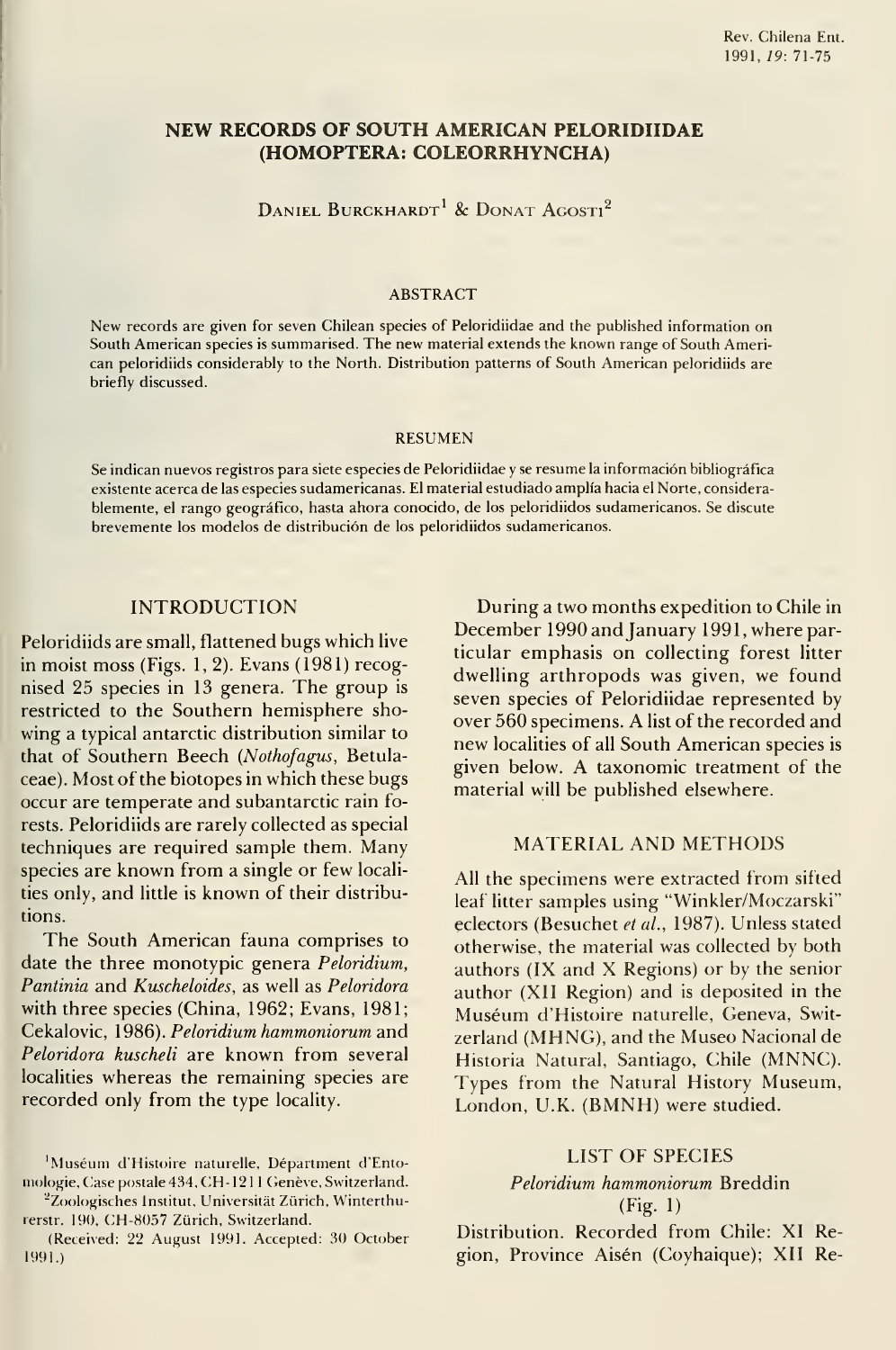gion, Province Magallanes (Punta Arenas, Se no Otway), Province Antarctica Chilena (Isla Navarino, Isla Bertrand); and Argentina: Chubut (V. del Lago Blanco) (China, 1962, all records published up to this date are summarised here; Cekalovic, 1986). The record of Peloridiidae from Chile: XII Region, Province Ultima Esperanza (Río Rubens, Monte Alto) by Lanfranco (1977) probably concerns Peloridium hammoniorum.

Material examined. Chile: <sup>1</sup> damaged adult, IX Region, Province Malleco, Parque Nacional Nahuelbuta, near "Administración", 37°50'S 73°00'W, 1.100 m. 14-17. XII. 1990, mixed Nothofagus forest with Araucaria along river, and pasture with shrubs, sifting of vegetational debris and moss;  $1\delta$ , IX Region, Province Cautín, Parque Nacional Huerquehue, between "Administración" and Lago Chico, 39°08'-10'S 7r44'W, 800-900 m, 22- 24.XII.1990, Nothofagus dombeyi-conifer forest, sifting of vegetational debris and moss; 19, 2 larvae, XII Region, Province Ultima Esperanza, Parque Nacional Torres del Paine. Lago Grey, 100 m, 12.1.1991, Nothofagus antarctica forest, sifting of vegetational debris and moss; 4 larvae, XII Region, Province Ultima Esperanza, Monte Alto, 52"05'S 71"55'W, <sup>180</sup> km NNW Punta Arenas, <sup>400</sup> m, 15.1.1991, Nothofagus pumilio forest, sifting of vegetational debris and moss; 3, larvae, XII Región, Province Magallanes, Reserva Nacional Parrillar, 53"19'S 71"10'W, 300 m, 17.1.1991, Nothofagus betuloides forest, sifting of vegetational debris.

Comment. China (1962) mentioned that the specimen from Chubut may not be conspecific with Peloridium hammoniorum. The present material is insufficient to decide whether there are any differences between the material from the IX and X Regions and that of the XI and XII Regions.

### Peloridora kuscheli China

## (Fig. 2)

Distribution. Recorded from Chile: IX Región, Province Cautín (Lago Caburgua); X Región, Province Llanquihue (lake Llanquihue. Frutillar, <sup>15</sup> km west of Frutillar, Vol-



Figures. 1, 2. Peloridiidae trom Huerquehue National Park. 1, Peloridium hammoniorum; 2, left Pantinia darwini, right Peloridora kuscheli. Figure. 3. Temperate rain forest in Chiloé, Cucao.

cán Calbuco), Province Valdivia (Lago Calafquén), Province Chiloé (Chepu); XI Región, Province Aisén (mountain in the region of Coyhaique, Puerto Chacabuco) (China, 1962; Cekalovic, 1986).

Material examined. Chile:  $1\delta$ , 6 larvae, IX Región, Province Malleco, Parque Nacional Nahuelbuta, near "Administración", 37"50'S 73"00'W, 1.100 m, 14-17. XII. 1990, mixed Nothofagus forest with Araucaria along river, and pasture with shrubs, sifting of vegetational debris and moss; 46, 39, 88 larvae, IX Región, Province Cautín, Parque Nacional Huerquehue, between "Administración" and Lago Chico, 39°08'-10'S 71°44'W, 800-900 m, 22-24. XII. 1990, Nothofagus dombeyi-coniíer forest, sifting of vegetational debris and moss; 3ó, 39, X Región, Province Osorno, Parque Nacional Puyehue, Aguas Calientes, 40"40'S 72"20'W, 400-500 m, 31.XII. 1990-1.1. 1991, Valdivian lauriphyllous forest along river, sif ting of vegetational and alluvial debris, and moss. Chile: 16, X Region, Province Llanquihue, Frutillar, 300 m, 23.IX.1954, in soil (G. Kuschel) (BMNH).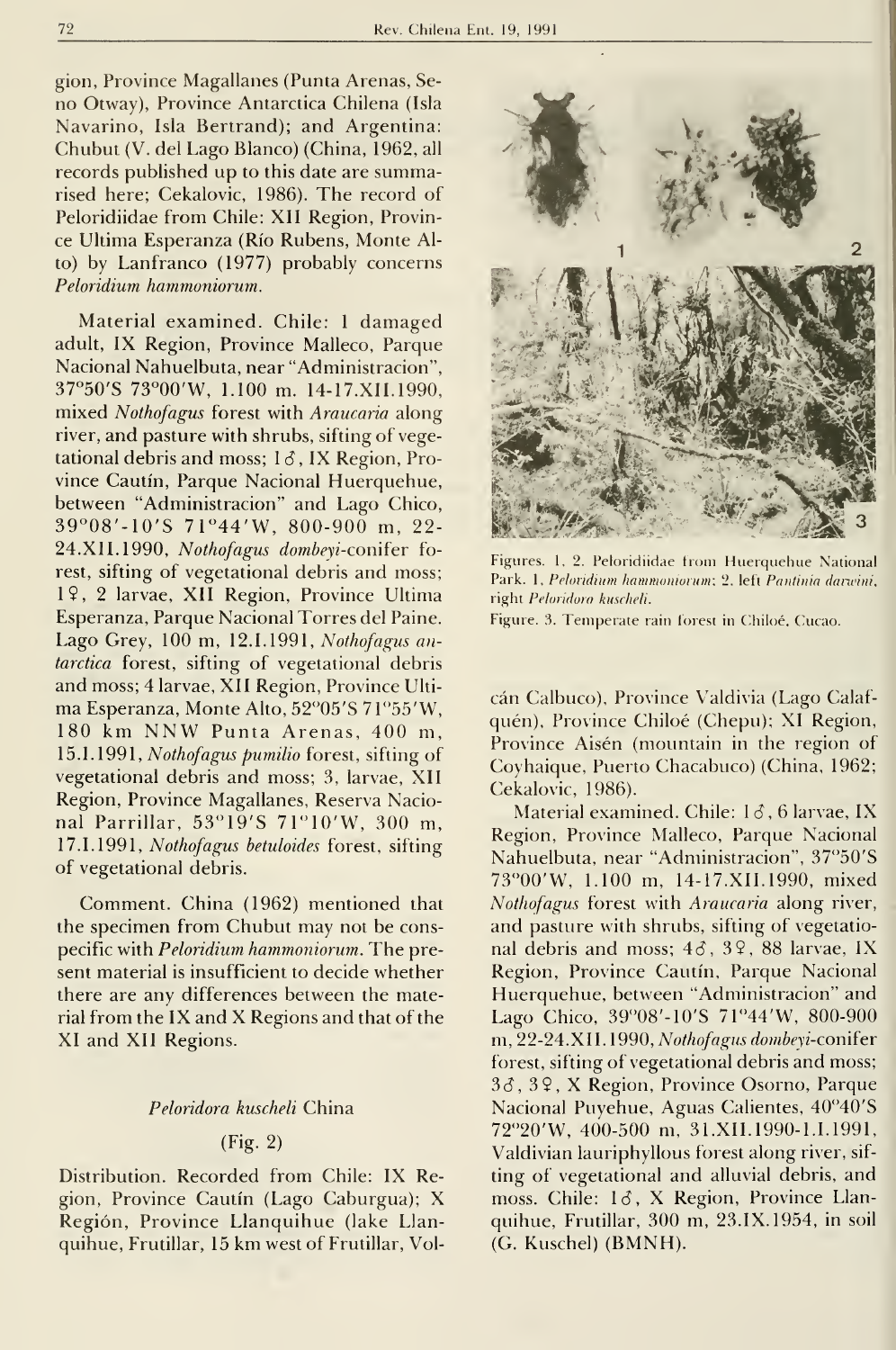## Peloridora minuta China

Distribution. Recorded from Chile: X Region, Province Valdivia (El Mirador) (China, 1962).

Material examined. Chile: 139, 109, X Región, Province Osorno, Parque Nacional Puyehue, Aguas Calientes, 40°40'S 72°20'W, 400-500 m, 31.XII.1990-1.I.1991, Valdivian lauriphyllous forest along river, sifting of ve getational and alluvial debris, and moss;  $5\delta$ , 69, 22 larvae, X Región, Province Osorno, Parque Nacional Puyehue, Aguas Calientes to Antillanca, 40"45'S 72"15'-20'W, 800 m, 2.1.1991, mixed Nothofagus forest with bamboo, sifting of vegetational debris and moss. Chile: holotype  $\delta$  of P. minuta, X Region, Province Valdivia, El Mirador, <sup>1</sup> .600 m, 5.1. 1957, in soil (G. Kuschel) (BMNH).

## Peloridora holdgatei China

Distribution. Recorded from Chile: X Region, Province Chiloé (Cerro San Pedro) (China, 1962).

Material examined. Chile: 596, 579, 89 larvae, X Región, Province Chiloé, Cucao, 30 km SW Castro, Parque Nacional Chiloé, near "Administración", 42"37'S 74"08'W, 30 m, 4- 6.I.1991, degraded temperate rain forest, sifting vegetational debris and moss;  $1\sqrt{9}$ , 1 larva, X Región, Province Chiloé, Parque Nacional de Chiloé, Rancho Grande, near Cucao, 42"33'S 74"02'W, 300-600 m, 4.1.1991, open mixed Fitzroya forest and peat bog, sifting of vegetational debris and moss. Chile: paratypes  $1\delta$ ,  $1\delta$  of P. holdgatei, X Region, Province Chiloé, Cerro San Pedro, 600 m, 8. XI. 1958 (G. Kuschel, Royal Soc. Exped.) (BMNH).

#### Peloridora spp.

Material examined. Chile: <sup>138</sup> larvae: X Región, Province Osorno, Parque Nacional Puyehue, Aguas Calientes, 40"40'S 72"20'W, 400-500 m, 31.XII.1990-1.1.1991, Valdivian lauriphyllous forest along river, sifting of ve getational and alluvial debris, and moss.

Comment. So far no characters could be found to determine *Peloridora* larvae to species. As both P. kuscheli and minuta were found at this locality the larvae cannot be associated with adults.

# Pantinia darwini China (Fig. 2)

Distribution. Recorded from Chile: X Region, Province Chiloé (Chepu) (China, 1962).

Material examined. Chile: 36, IX Region, Province Cautín, Parque Nacional Huerquehue, between "Administración" and lago Chico, 39°08'-10'S 71°44'W, 800-900 m, 22-24.XII.1990, Nothofagus dombeyi-conifer forest, sifting of vegetational debris and moss; <sup>1</sup> <sup>9</sup> , X Región, Province Chiloé, Cucao, 30 km SW Castro, Parque Nacional de Chiloé, near "Administración", 42"37'S 74"08'W, 30 m, 4- 6.1.1991, degraded temperate rain forest, sifting of vegetational debris and moss. Chile: holotype  $\delta$ , paratypes  $1\delta$ , 19, X Region, Province Chiloé, Chepu, 42"S, 4-1 l.X. 1958 (G. Kuschel, Royal Soc. Exped.) (BMNH).

#### Pantinia sp.

Material examined. Chile:  $3\delta$ ,  $2\frac{9}{1}$ , IX Region, Province Malleco, Parque Nacional Nahuelbuta, near "Administración", 37"50'S 73"00'W, 1.100 m, 14-17. XII. 1990, mixed Nothofagus forest with Araucaria along river, and pasture with shrubs, sifting of vegetational debris and moss.

Comment. The species differs from P. dar wini in the shape of the apical process of the pygophor, the more pointed apical edges of the pygophor, the more broadened parameres, and the different shape of the aedeagus.

#### Kuscheloides edenensis (China)

Distribution. Recorded from Chile: XII Región, Province Última Esperanza (Isla Wellington).

#### Gen. sp.

Material examined. Chile: 13, X Region, Province Chiloé, Parque Nacional de Chiloé, Rancho Grande, near Cucao, 42"33'S 74"02'W, 300-600 m, 4.1.1991, open mixed Fitzroya fo rest and peat bog, sifting of vegetational debris and moss.

Comment. Based on the presence of a na rrow cell between  $CuI + 2$  and Pcu on the tegmen and the parallel sided, apically truncate scutellum the species is related to Kuscheloides, Peloridora and Pantinia. It differs from all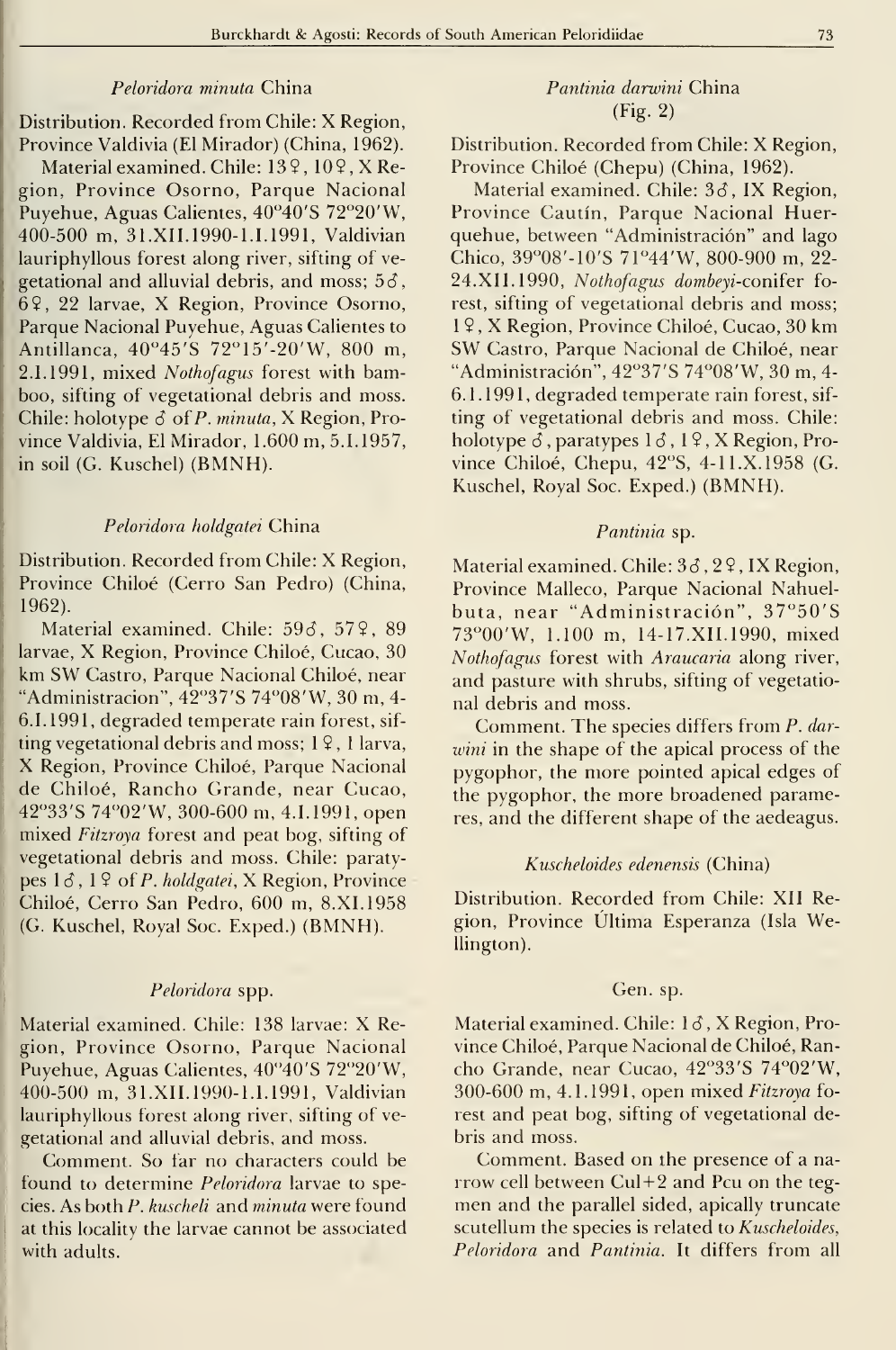three in the reticulate paranota which are without veins in Kuscheloides, and with two veins in Peloridora and Pantinia.

## Unidentified larvae

Material examined. Chile: 6, larvae, IX Región, Province Malleco, Parque Nacional Nahuelbuta, near "Administración", 37"50'S 73"00'W, 1.100 m, 14-17. XII. 1990, mixed Nothofagus forest with Araucaria along river, and pasture with shrubs, sifting of vegetational debris and moss; 24 larvae, IX Region, Province Cautín, Parque Nacional Huerquehue, between "Administración" and Lago Chico, 39"08'-10'S 71"44'W, 800-900 m, 22- 24. XII. 1990, Nothofagus dombeyi-coniíer forest, sifting oí vegetational debris and moss.

Comments. So far no differences could be found between the larvae of Peloridium and Pantinia, so that the listed material cannot be attributed to any of the genera.

### **CONCLUSIONS**

The distribution of the South American peloridiids is summarised in Fig. 4, Peloridium hammoniorum is the most widely distributed species occurring from Nahuelbuta National Park in the North to Isla Navarino in the South. It is the only species which has been found outside Chile (Argentina: Chubut). Peloridora kuscheli covers also a fairly large area which ranges from Nahuelbuta National Park in the North to the región of Coyhaique in the South. The other species are more restricted in distribution.

The material from the Nahuelbuta National Park is interesting as it extends the known range of South American peloridiids considerably to the North. In several localities more than one species were found together, and, in particular, in the Puyehue National Park, two congeneric species {Peloridora kuscheli and mi nuta) were collected. This indicates that at a local scale geographical vicariance may have been of minor importance as Ímpetus to diversification.

The area in which peloridiids occur corresponds well with Pisano's (1966) zone of hygromorphic plant associations, and Schmithüsen's (1956) region of evergreen temperate rain forests. The region with lauriphyllous



Figure. 4. Known distributions oí South American Peloridiidae.

evergreen rain forests between Temuco and Chiloé (Fig. 3) has the largest diversity with 6 species of Peloridiidae. This area corresponds more or less with Di Castri's (1968) "oceanic región with mediterranean influence".

### ACKNOWLEDGMENTS

We thank M.D. Webb (BMHN, London) for the loan of material, P. Greenslade (Canberra) and R. Faúndez (MHNG, Geneva) for comments on the manuscript draft, and N. La voyer (Geneva) for preparing the map. Collec